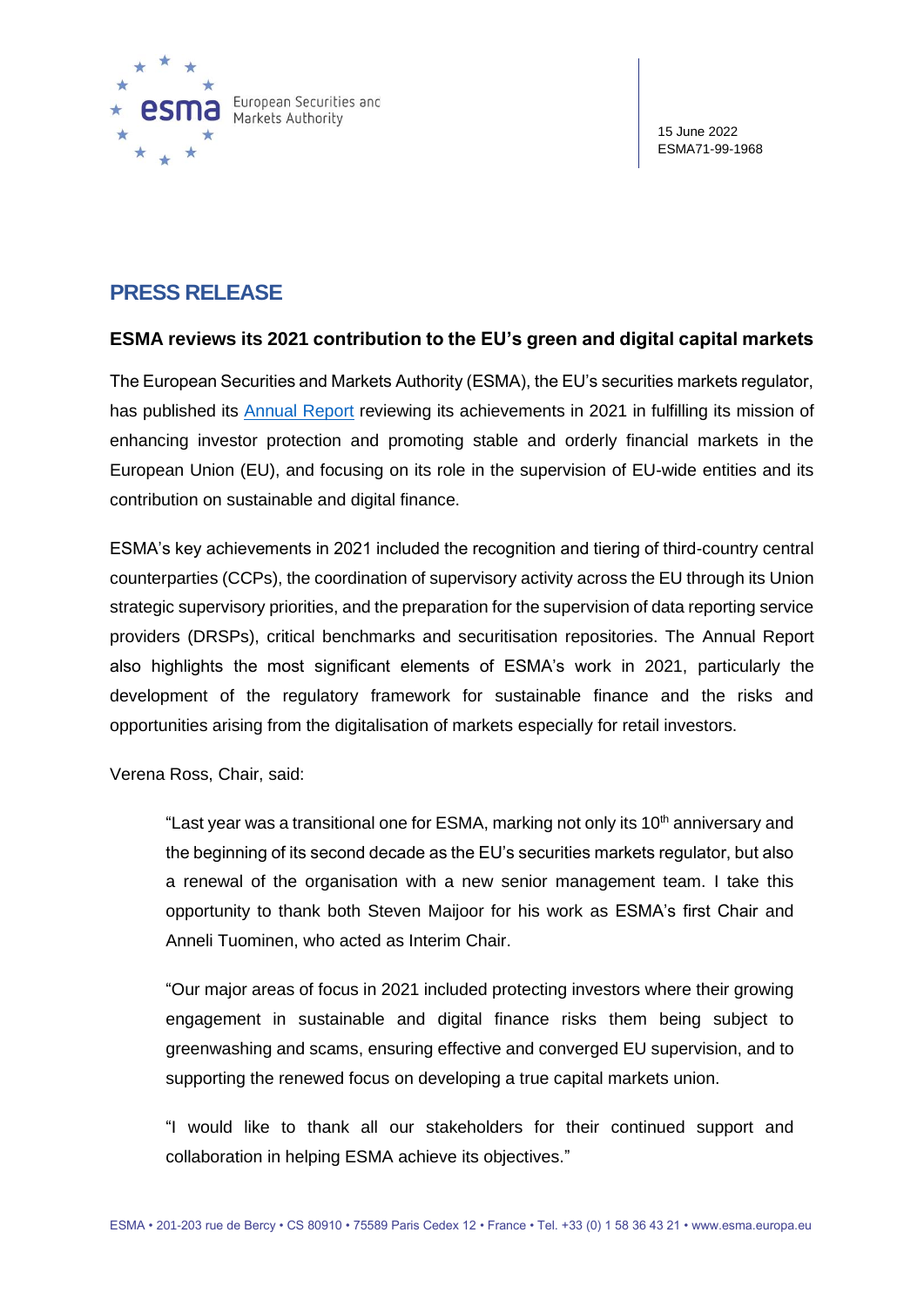

Natasha Cazenave, Executive Director, said:

"Last year marked ESMA's first decade as a European Authority, providing an opportunity to reflect on the progress made since 2011 and lay the groundwork for the next decade.

"ESMA, in 2021, implemented new mandates for the supervision of securitisation repositories, critical benchmark administrators and data reporting service providers, while maintaining a strong focus on existing mandates for CRAs, trade repositories and CCPs. It also contributed to CMU initiatives and began work on key projects including, amongst others, the European Single Access Point and the consolidated tape.

"I want to thank our staff for their remarkable dedication and high-quality work and without whom none of these achievements would be possible."

The organisation's key achievements in 2021 related to its work on its cross-sectoral priorities:

### **Supporting the development of sound EU capital markets**

- New supervisory responsibilities for securitisation repositories, data reporting service providers and critical benchmark administrators;
- Advisory reports on the MiFID/MiFIR, ELTIF, Short-Selling Regulation and Money Market Funds Regulation Reviews;
- Peer Reviews on CCP liquidity stress testing and NCAs supervision of cross-border activities of investment firms;
- Enforcement action against CRAs and Trade Repositories with fines of €4.3 million;
- Comprehensive assessment of Tier 2 CCPs and recognition and monitoring of Tier 1 third-country CCPs;
- Public statements on social media investment recommendations aimed at safeguarding retail investors;

### **Sustainable finance**

- ESMA's Sustainable Finance Roadmap 2022-24;
- Taxonomy regulation and European Union Platform on Sustainable Finance; and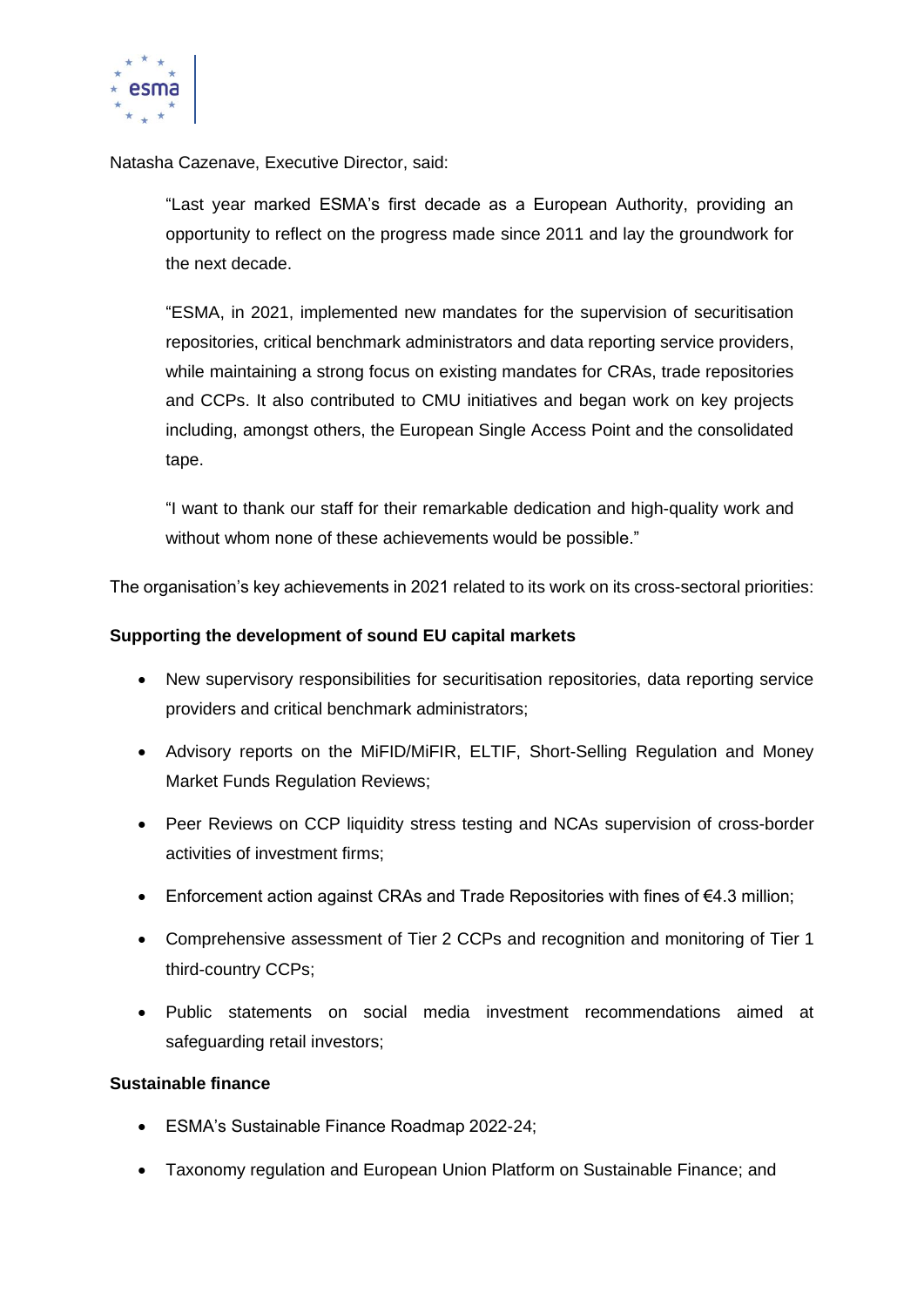

• Preliminary report on the European Union carbon market;

## **Innovation and digitalisation**

- Technical advice on the digital finance package; and
- Preparation for the distributed ledger technology pilot regime.